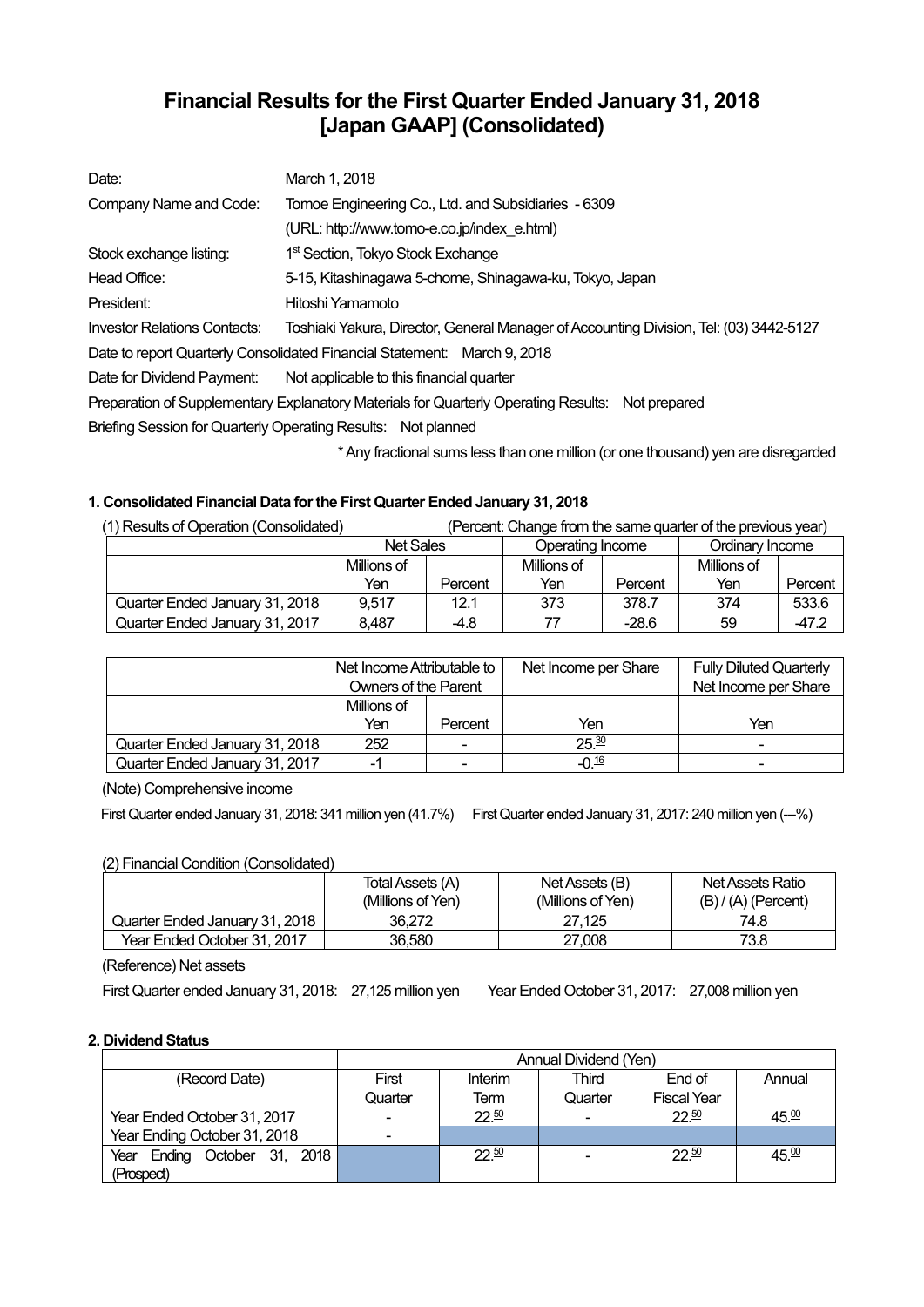(Note) Revisions since the most recently released dividend projection: None

## **3. Forecast for Earnings for the Year Ending October 31, 2018 (Consolidated)**

|                           |                               |     |                               |      | (Percent change from the previous Full Business Year) |           |
|---------------------------|-------------------------------|-----|-------------------------------|------|-------------------------------------------------------|-----------|
|                           | <b>Net Sales</b>              |     | Operating Income              |      | Ordinary Income                                       |           |
|                           | (Millions of Yen)   (Percent) |     | (Millions of Yen)   (Percent) |      | (Millions of Yen)                                     | (Percent) |
| <b>Full Business Year</b> | 42.800                        | 4.2 | 2.100                         | -4.5 | 2.100                                                 | $-5.4$    |

|                    | Net Income Attributable to    |     | Net Income per Share |
|--------------------|-------------------------------|-----|----------------------|
|                    | Owners of the Parent          |     |                      |
|                    | (Millions of Yen)   (Percent) |     | Yen                  |
| Full Business Year | 1.430                         | 4.9 | 143 $\frac{31}{2}$   |

(Note) Revisions since the most recently released dividend projection: None

#### **Notes**

(1) Significant changes in subsidiaries during this period (changes in specific subsidiaries involving changes in the scope of consolidation): None

Number of new subsidiaries: (Company names):

Number of eliminated subsidiaries: \_\_(Company names):

- (2) Adoption of simplified accounting method and the specific accounting method: None
- (3) Changes of the principles, procedures, and representation of the accounting policies

1) Change due to revision of accounting standard: None

- 2) Other changes than the above 1): None
- 3) Change in accounting estimates: None
- 4) Retrospective restatements: None
- (4) Number of outstanding shares (Common stock)
	- 1) Number of outstanding shares as of quarter-end and year-end (including treasury stocks)
		- At January 31, 2018: 10,533,200 shares At October 31, 2017: 10,533,200 shares
	- 2) Number of treasury stocks as of quarter-end and year-end
		- At January 31, 2018: 554,817 shares At October 31, 2017: 554,817 shares
	- 3) Number of average shares (accumulated quarterly total)
		- At January 31, 2018: 9,978,383 shares At January 31, 2017: 9,978,525 shares

\*The quarterly earnings report is exempt from the quarterly review procedure.

\*Explanations for appropriate use of the earnings forecast and other special instructions

The forward-looking statements such as a forecast of our financial results described herein are based on the information currently available to us and certain assumptions that we believe are reasonable. Actual results could differ materially due to various factors.

Please refer to the Financial Results for the Quarter (Attachments) on page 3, (3) [Analysis of Future Forecast on Consolidated Earnings Forecast] of 1. [Qualitative Information on Quarterly Consolidated Operating Results] for the operating results forecast.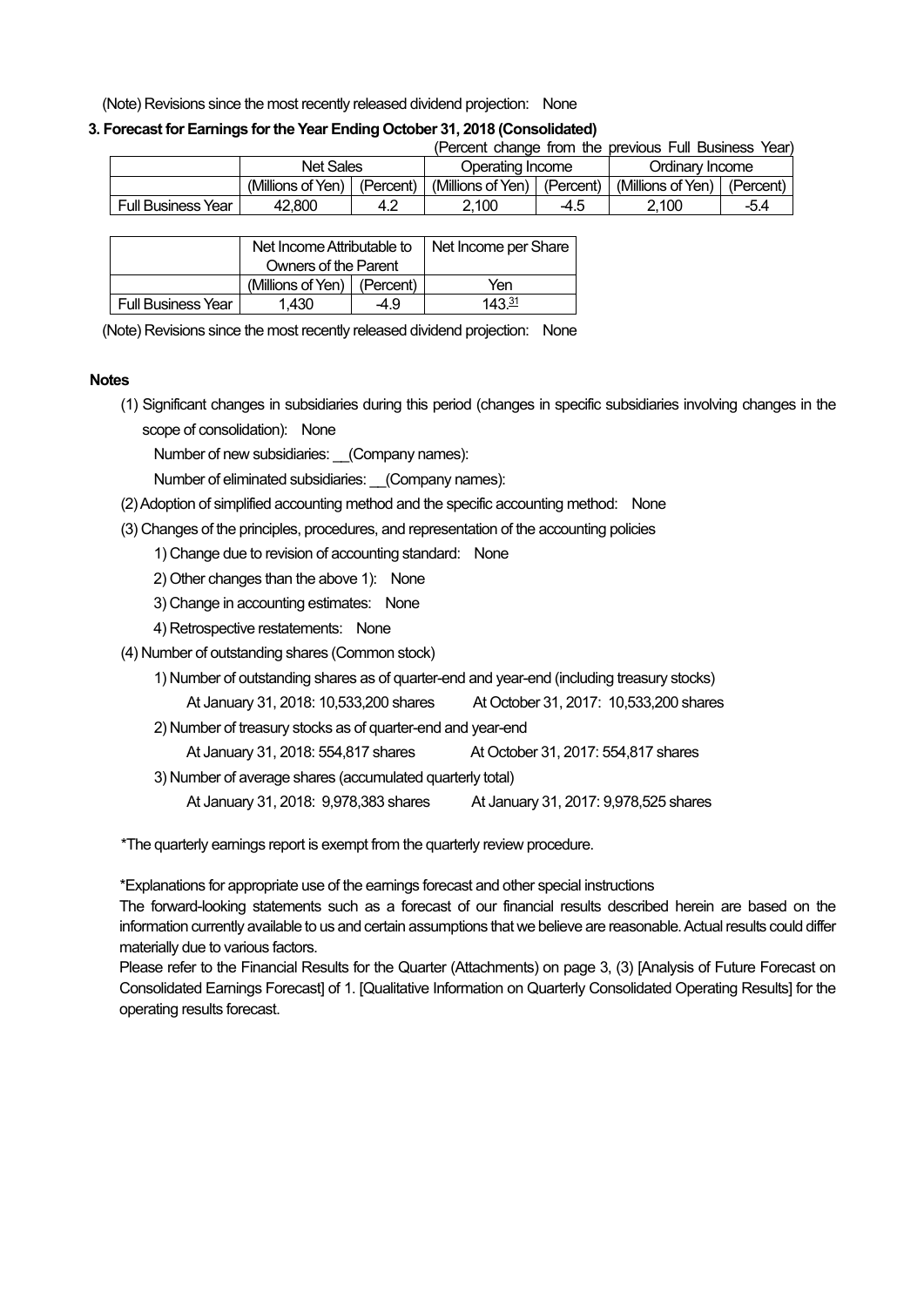## **Table of Contents (Supporting Data)**

| (1)<br>(2) |                                                                                                  |  |
|------------|--------------------------------------------------------------------------------------------------|--|
| (3)        |                                                                                                  |  |
|            |                                                                                                  |  |
| (1)        |                                                                                                  |  |
| (2)        | Quarterly Consolidated Statements of Income & Quarterly Consolidated Statements of Comprehensive |  |
|            |                                                                                                  |  |
|            |                                                                                                  |  |
|            |                                                                                                  |  |
| (3)        |                                                                                                  |  |
|            |                                                                                                  |  |
|            |                                                                                                  |  |
|            |                                                                                                  |  |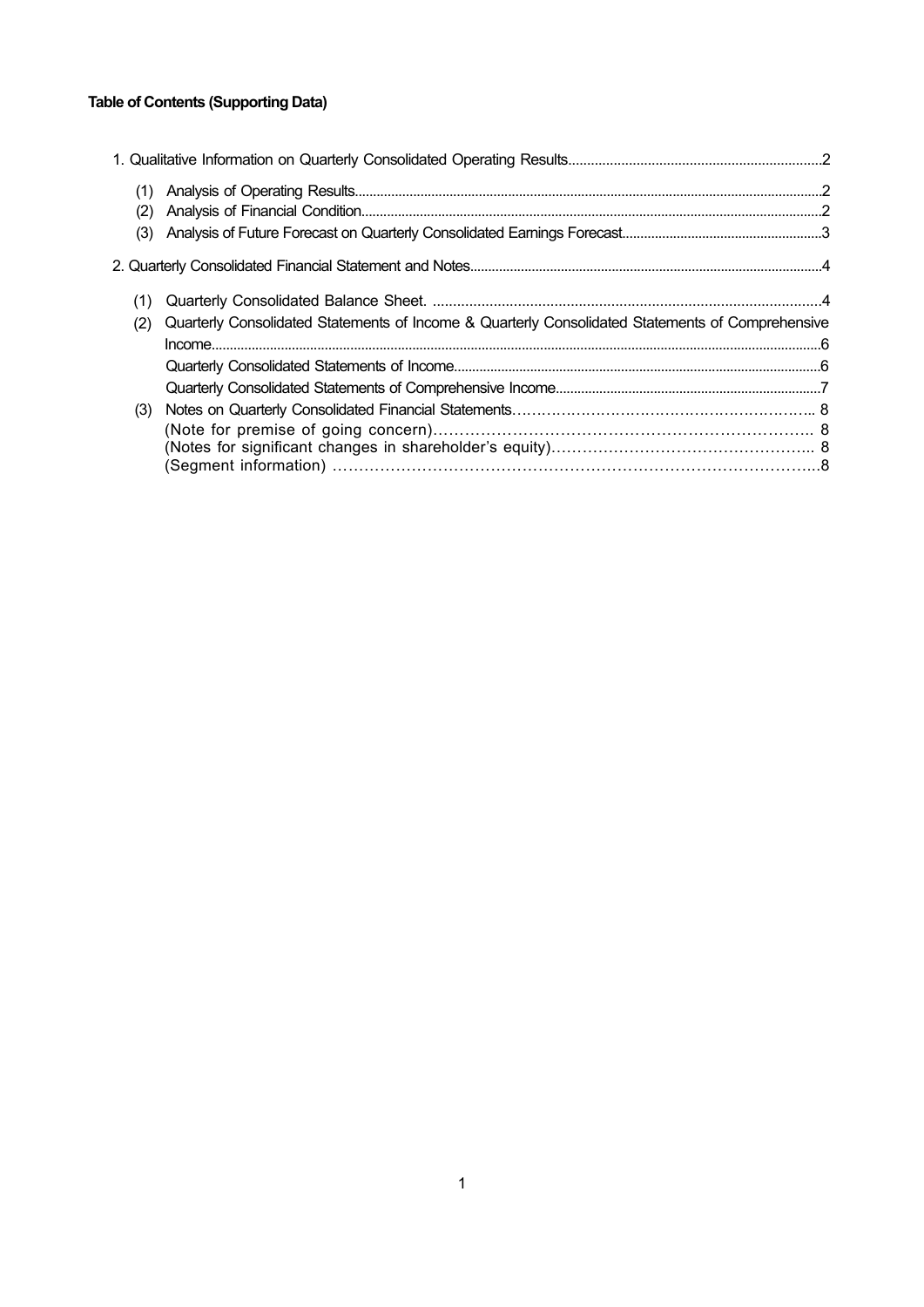## **1. Qualitative Information on Quarterly Consolidated Operating Results**

### **(1) Analysis of Operating Results**

During the consolidated first quarter year-to-date period, Japan's economy continued on a gradual recovery trend, owing to growth in exports and capital investment that was driven by improved corporate earnings, and a pickup in personal consumption. Overseas economies also remained firm as a whole, in the context of an ongoing expansion of the US economy, the gradual recovery of European economies, and the underlying strength of the Asian economies like China.

Given these circumstances, net sales for the Tomoe Engineering Group for the consolidated first quarter increased 12.1% from the same period last year to 9,517 million yen because of increasing sales in both the Machinery & Equipment Business and Chemical Products Business. From an earnings aspect, operating income was 373 million yen, 378.7% up from the same period last year because of higher income in both Businesses, while ordinary income came to 374 million yen, 533.6% up from the same period last year because foreign exchange losses were lower. Net income attributable to owners of the parent was shifted to 252 million yen profit from net loss of 1 million yen in the same period last year.

#### Operating results by segment were as follows.

#### (Machinery & Equipment Business)

In the Machinery & Equipment Business, net sales of components and repair services for domestic public sector demand and net sales of machinery, equipment and works for domestic private sector demand increased, and net sales of machinery, equipment and works for overseas remained steady. As a result, net sales for consolidated first quarter year-to-date period were 1,596 million yen, 31.0% up from the same period last year.

With respect to earnings, operating loss was 94 million yen reduced by 215 million yen from 310 million yen in the same period last year because of increased profits in all fields such as components and repair with high margins, machinery, equipment and works.

#### (Chemical Products Business)

In the Chemical Products Business, net sales of transport materials for semiconductor manufacturing applications in the electronics materials sector, materials for motor vehicles, housing and construction applications in the industrial materials sector, and UV curing resin in the fine chemicals sector were robust, and net sales of resin based on Hong Kong and the Shenzhen plastic compounding business increased. As a result, net sales of consolidated first quarter year-to-date period were 7,921 million yen, 9.0% up from the same period last year.

With respect to earnings, operating income was driven by the growth in net sales of Hong Kong-based business and the Shenzhen plastic compounding business, in addition to the expanded net sales of the industrial materials which had comparatively high margins, and amounted to 467 million yen, 20.4% up from the same period one year earlier.

#### **(2) Analysis of Financial Condition**

Total assets as of the end of the consolidated first quarter under review were 36,272 million yen, down 0.8% or 308 million yen from the end of the previous consolidated fiscal year. This mainly reflected an increase of 1,215 million yen in inventory, and a decrease of 1,324 million yen in notes and accounts receivable–trade, and a decrease of 770 million yen in cash and deposits.

Liabilities were 9,147 million yen, down 4.4% or 425 million yen from the end of the previous consolidated fiscal year, mainly because of an increase of 336 million yen in electronically recorded monetary debt, a decrease of 399 million yen in income tax payable, a decrease of 607 million yen in provision for Bonuses.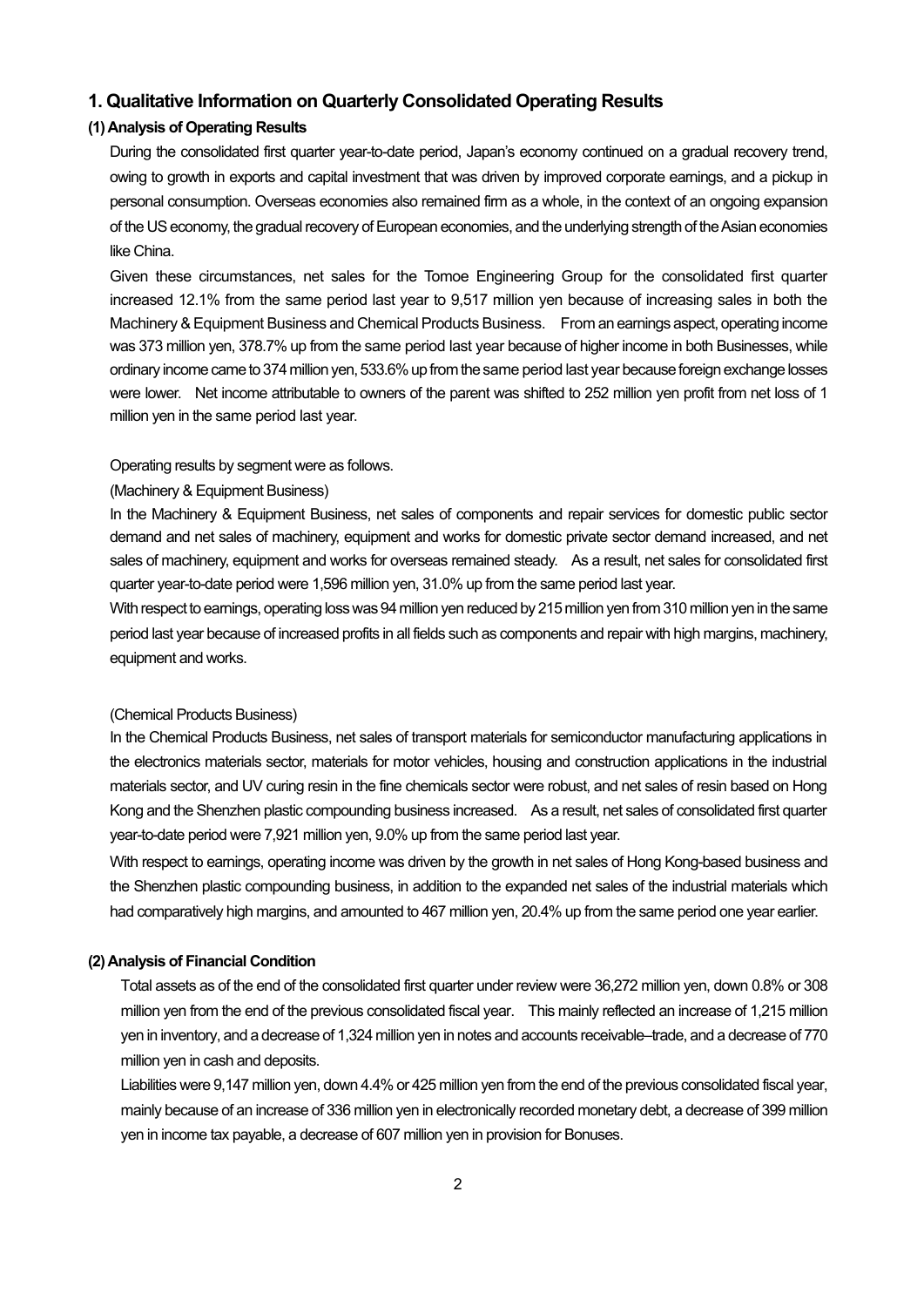Net assets stood at 27,125 million yen, 116 million yen or 0.4% up from the end of the previous consolidated fiscal year. This mainly reflected an increase by 27 million yen in retained earnings, an increase of 57 million yen in valuation difference on available-for-sale securities, and an increase of 19 million yen in foreign currency translation adjustment.

As a result of the above changes, the equity ratio at the end of the consolidated first quarter under review increased by 1.0 point compared with the end of the previous consolidated fiscal year to 74.8%.

#### **(3) Analysis of Future Forecast on Quarterly Consolidated Earnings Forecast**

There are no revisions to the consolidated earnings forecast figures for the fiscal year ending in October 31, 2018 that were announced in the "Financial Results for the Fiscal Year Ended October 31, 2017 [Japan GAAP] (Consolidated)" released on December 7, 2017.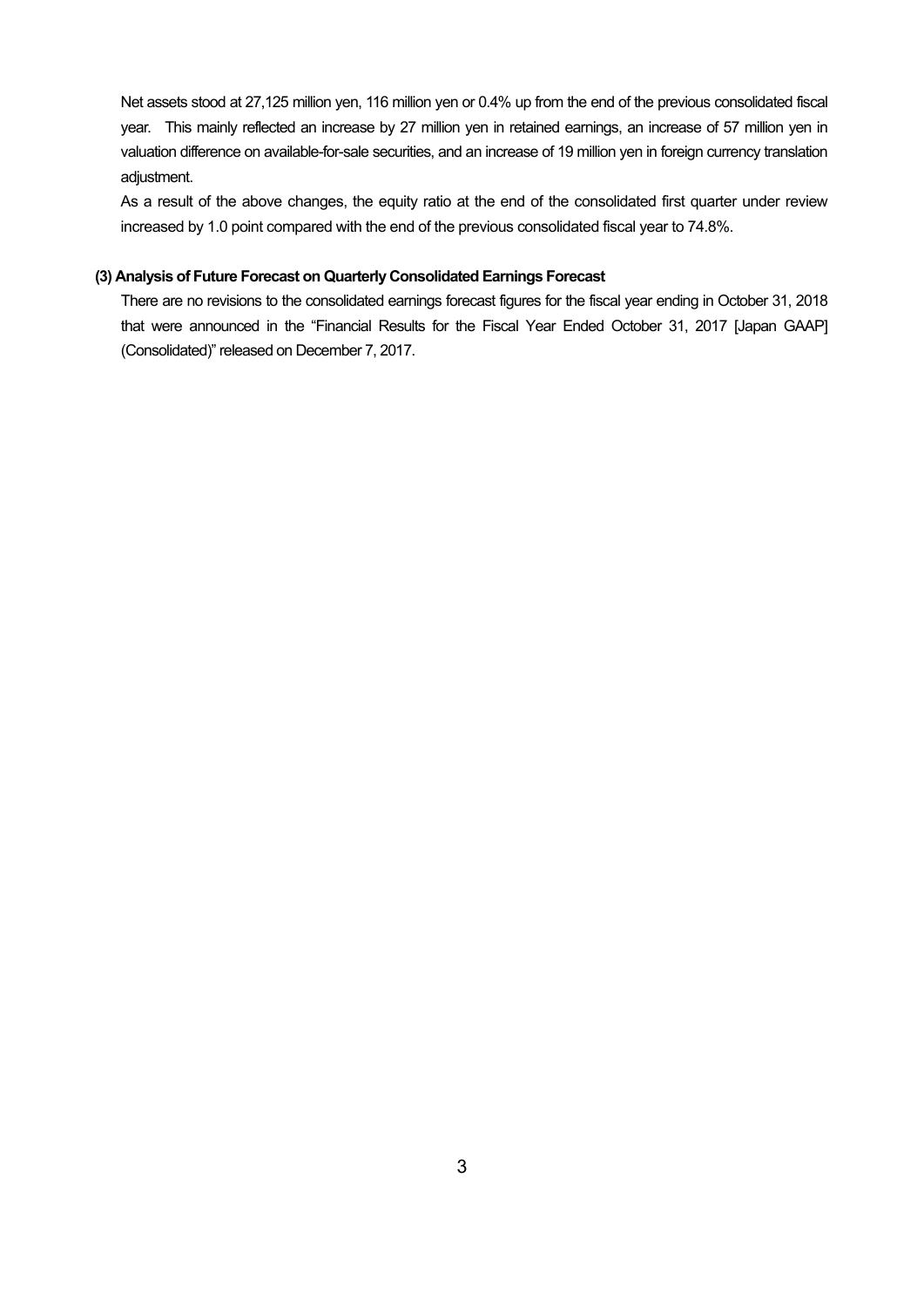## **2. Quarterly Consolidated Financial Statement**

**(1) Quarterly Consolidated Balance Sheets (First Quarter)** 

|                                                |                             | (Thousands of Yen)          |
|------------------------------------------------|-----------------------------|-----------------------------|
|                                                | <b>End of Previous Year</b> | <b>End of First Quarter</b> |
| <b>Assets</b>                                  | (October. 31, 2017)         | (January 31, 2018)          |
| <b>Current Assets</b>                          |                             |                             |
| Cash and Deposits                              | 7,893,336                   | 7,122,687                   |
| Notes and Accounts Receivable-Trade            | 12,423,898                  | 11,098,937                  |
| <b>Electronically Recorded Monetary Claims</b> | 1,823,085                   | 2,453,450                   |
| Merchandise and Finished Goods                 | 3,045,330                   | 3,365,208                   |
| <b>Work in Process</b>                         | 1,121,215                   | 1,779,429                   |
| <b>Raw Materials and Supplies</b>              | 626,777                     | 864,297                     |
| Deferred Tax Assets                            | 551,335                     | 444,899                     |
| <b>Others</b>                                  | 169,602                     | 147,785                     |
| Allowance for Doubtful Accounts                | $-5,793$                    | $-3,193$                    |
| <b>Total Current Assets</b>                    | 27,648,788                  | 27,273,501                  |
| <b>Noncurrent Assets</b>                       |                             |                             |
| Property, Plant and Equipment                  |                             |                             |
| <b>Buildings and Structures</b>                | 4,447,596                   | 4,448,436                   |
| <b>Accumulated Depreciation</b>                | $-1,714,451$                | $-1,736,29$                 |
| <b>Buildings and Structures, Net</b>           | 2,733,144                   | 2,712,142                   |
| Machinery, Equipment and Vehicles              | 3,753,847                   | 3,725,771                   |
| <b>Accumulated Depreciation</b>                | $-3,339,171$                | $-3,326,898$                |
| Machinery, Equipment and Vehicles, Net         | 414,676                     | 398,872                     |
| Land                                           | 1,931,034                   | 1,931,051                   |
| Construction in progress                       |                             | 15,214                      |
| <b>Others</b>                                  | 999,146                     | 1,011,423                   |
| <b>Accumulated Depreciation</b>                | $-914,964$                  | $-925,345$                  |
| Others, Net                                    | 84,181                      | 86,078                      |
| <b>Total Property, Plant and Equipment</b>     | 5,163,038                   | 5,143,359                   |
| Intangible Assets                              | 186,343                     | 176,989                     |
| <b>Investments and Other Assets</b>            |                             |                             |
| <b>Investment Securities</b>                   | 1,520,735                   | 1,610,184                   |
| <b>Guarantee Deposits</b>                      | 293,537                     | 296,519                     |
| Net Defined Benefit Assets                     | 1,693,578                   | 1,699,974                   |
| <b>Others</b>                                  | 101,325                     | 98,298                      |
| Allowance for Doubtful Accounts                | $-26,386$                   | $-26,385$                   |
| <b>Total Investments and Other Assets</b>      | 3,582,791                   | 3,678,590                   |
| <b>Total Noncurrent Assets</b>                 | 8,932,172                   | 8,998,939                   |
| <b>Total Assets</b>                            | 36,580,961                  | 36,272,441                  |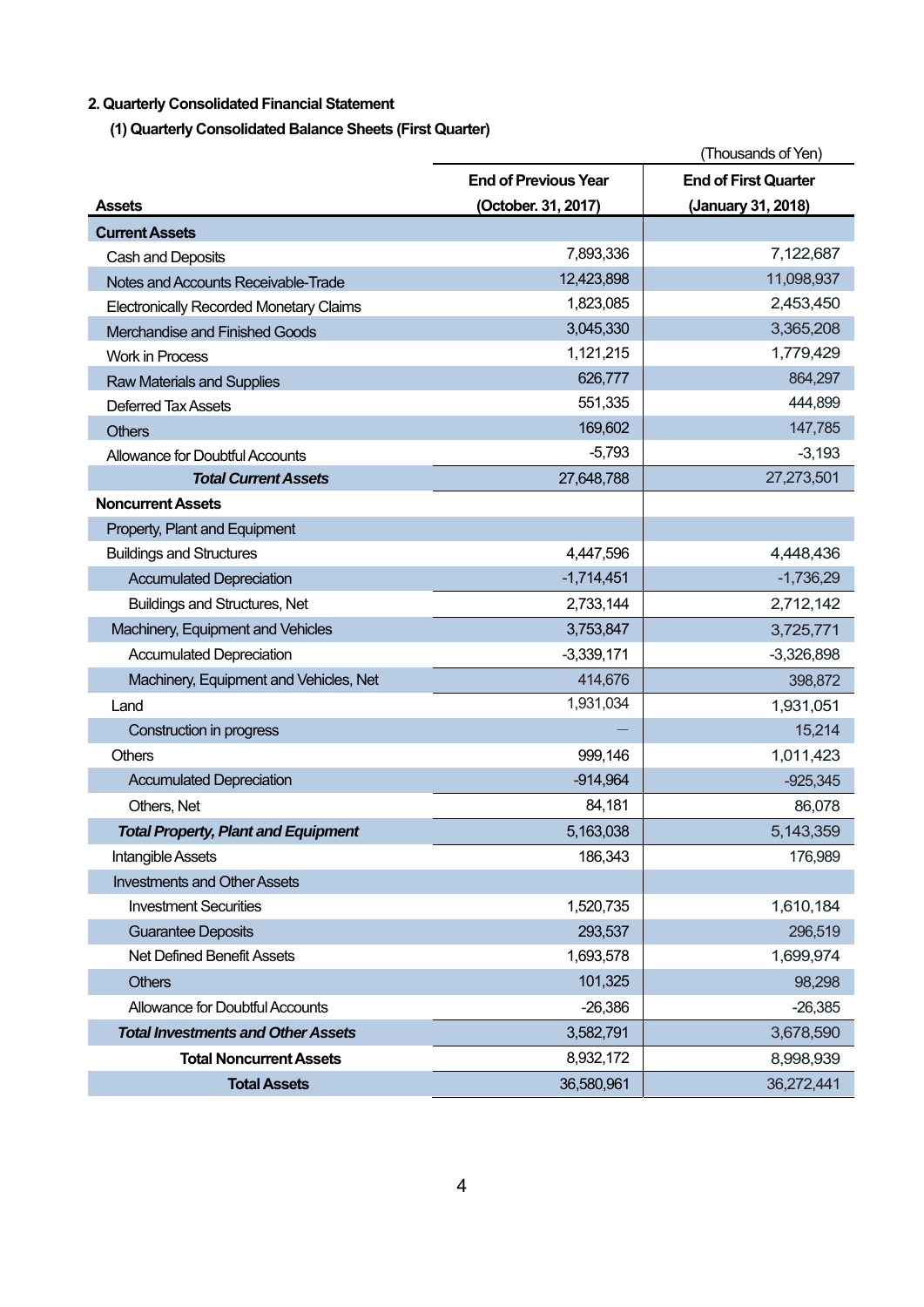|                                                                 |                             | (Thousands of Yen)          |
|-----------------------------------------------------------------|-----------------------------|-----------------------------|
|                                                                 | <b>End of Previous Year</b> | <b>End of First Quarter</b> |
| <b>Liabilities and Net Assets</b>                               | (October. 31, 2017)         | (January 31, 2018)          |
| <b>Liabilities</b>                                              |                             |                             |
| <b>Current Liabilities</b>                                      |                             |                             |
| Notes and Accounts Payable-Trade                                | 4,090,419                   | 4,115,080                   |
| <b>Electronically Recorded Monetary Debt</b>                    | 1,665,615                   | 2,001,992                   |
| <b>Accounts Payable-Others</b>                                  | 520,046                     | 493,842                     |
| Income Taxes Payable                                            | 437,430                     | 37,720                      |
| <b>Advances Received</b>                                        | 57,481                      | 230,161                     |
| <b>Provision for Bonuses</b>                                    | 982,841                     | 375,744                     |
| <b>Provision for Directors' Bonuses</b>                         | 64,678                      | 16,548                      |
| Allowance for Product Warranty                                  | 185,258                     | 161,558                     |
| <b>Others</b>                                                   | 189,552                     | 311,471                     |
| <b>Total Current Liabilities</b>                                | 8,193,325                   | 7,744,120                   |
| <b>Noncurrent Liabilities</b>                                   |                             |                             |
| Provision for Directors' Retirement Benefits                    | 5,460                       | 5,460                       |
| <b>Net Defined Benefit Liabilities</b>                          | 57,498                      | 58,027                      |
| <b>Deferred Tax Liabilities</b>                                 | 1,315,959                   | 1,339,456                   |
| <b>Total Noncurrent Liabilities</b>                             | 1,378,918                   | 1,402,944                   |
| <b>Total Liabilities</b>                                        | 9,572,243                   | 9,147,064                   |
| <b>Net Assets</b>                                               |                             |                             |
| <b>Shareholders' Equity</b>                                     |                             |                             |
| <b>Capital Stock</b>                                            | 1,061,210                   | 1,061,210                   |
| <b>Capital Surplus</b>                                          | 1,483,410                   | 1,483,410                   |
| <b>Retained Earnings</b>                                        | 23,889,646                  | 23,917,628                  |
| <b>Treasury Stock</b>                                           | $-363,876$                  | $-363,876$                  |
| <b>Total Shareholders' Equity</b>                               | 26,070,389                  | 26,098,371                  |
| <b>Accumulated Other Comprehensive Income</b>                   |                             |                             |
| Valuation Difference on Available-for-Sale<br><b>Securities</b> | 551,039                     | 608,399                     |
| Deferred Gains or Losses on Hedges                              | 2,508                       | $-2,455$                    |
| Foreign Currency Translation Adjustment                         | 214,564                     | 233,782                     |
| <b>Total Adjustment on Net Defined Benefit</b>                  | 170,216                     | 187,276                     |
| <b>Total Accumulated Other Comprehensive Income</b>             | 938,328                     | 1,027,004                   |
| <b>Total Net Assets</b>                                         | 27,008,718                  | 27,125,376                  |
| <b>Total Liabilities and Net Assets</b>                         | 36,580,961                  | 36,272,441                  |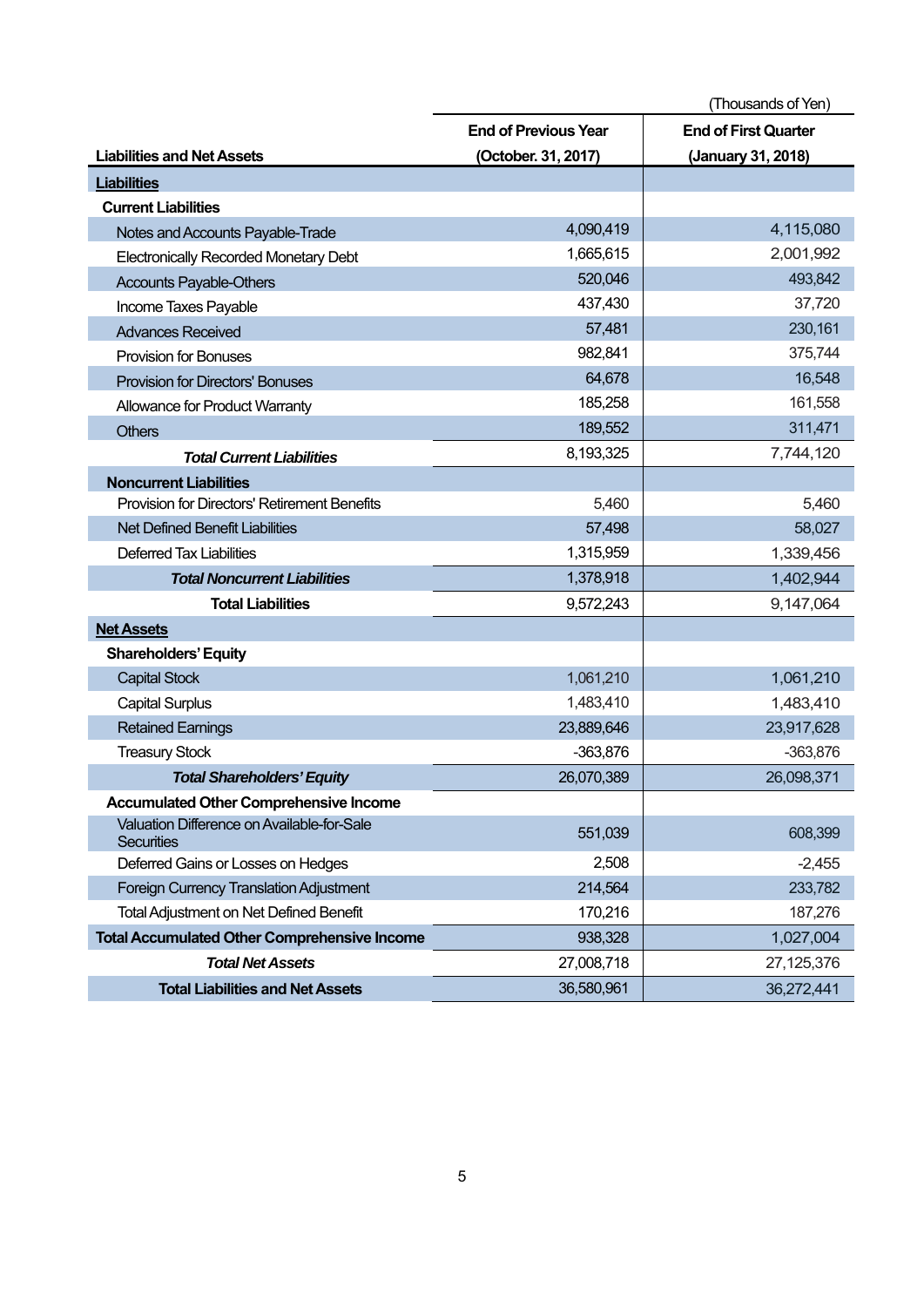**(2) Quarterly Consolidated Statements of Income & Quarterly Consolidated Statements of Comprehensive Income** 

**Quarterly Consolidated Statements of Income (First Quarter)** 

|                                                   |                            | (Thousands of Yen)         |
|---------------------------------------------------|----------------------------|----------------------------|
|                                                   | <b>First Quarter Ended</b> | <b>First Quarter Ended</b> |
|                                                   | <b>January 31, 2017</b>    | <b>January 31, 2018</b>    |
| <b>Net Sales</b>                                  | 8, 487, 151                | 9,517,730                  |
| <b>Cost of Sales</b>                              | 6, 811, 659                | 7,480,483                  |
| <b>Gross Profit</b>                               | 1,675,491                  | 2,037,246                  |
| Selling, General and Administrative Expenses      | 1,597,538                  | 1,664,090                  |
| <b>Operating Income</b>                           | 77,953                     | 373,155                    |
| <b>Non-Operating Income</b>                       |                            |                            |
| Interest Income                                   | 271                        | 326                        |
| Dividends Income                                  | 8,096                      | 9,488                      |
| <b>Rent Income</b>                                | 1,707                      | 1,717                      |
| <b>Others</b>                                     | 4,802                      | 8,117                      |
| <b>Total Non-Operating Income</b>                 | 14,878                     | 19,651                     |
| <b>Non-Operating Expenses</b>                     |                            |                            |
| <b>Interest Expenses</b>                          | 4,453                      | 7,693                      |
| <b>Commission Paid</b>                            | 756                        | 756                        |
| <b>Sales Discount</b>                             | 1,465                      | 1,445                      |
| Foreign Exchange Losses                           | 26,191                     | 7,210                      |
| <b>Others</b>                                     | 829                        | 998                        |
| <b>Total Non-Operating Expenses</b>               | 33,696                     | 18,103                     |
| <b>Ordinary Income</b>                            | 59,135                     | 374,702                    |
| Income before Income Taxes and Minority Interests | 59,135                     | 374,702                    |
| <b>Income Taxes-Current</b>                       | 2,711                      | 23,639                     |
| Income Taxes-Deferred                             | 58,052                     | 98,567                     |
| <b>Total Income Taxes</b>                         | 60,763                     | 122,206                    |
| Net Income or Net Loss (-)                        | $-1,628$                   | 252,495                    |
| <b>Net Income or Net Loss (-)</b>                 | $-1,628$                   | 252,495                    |
| <b>Attributable to Owners of the Parent</b>       |                            |                            |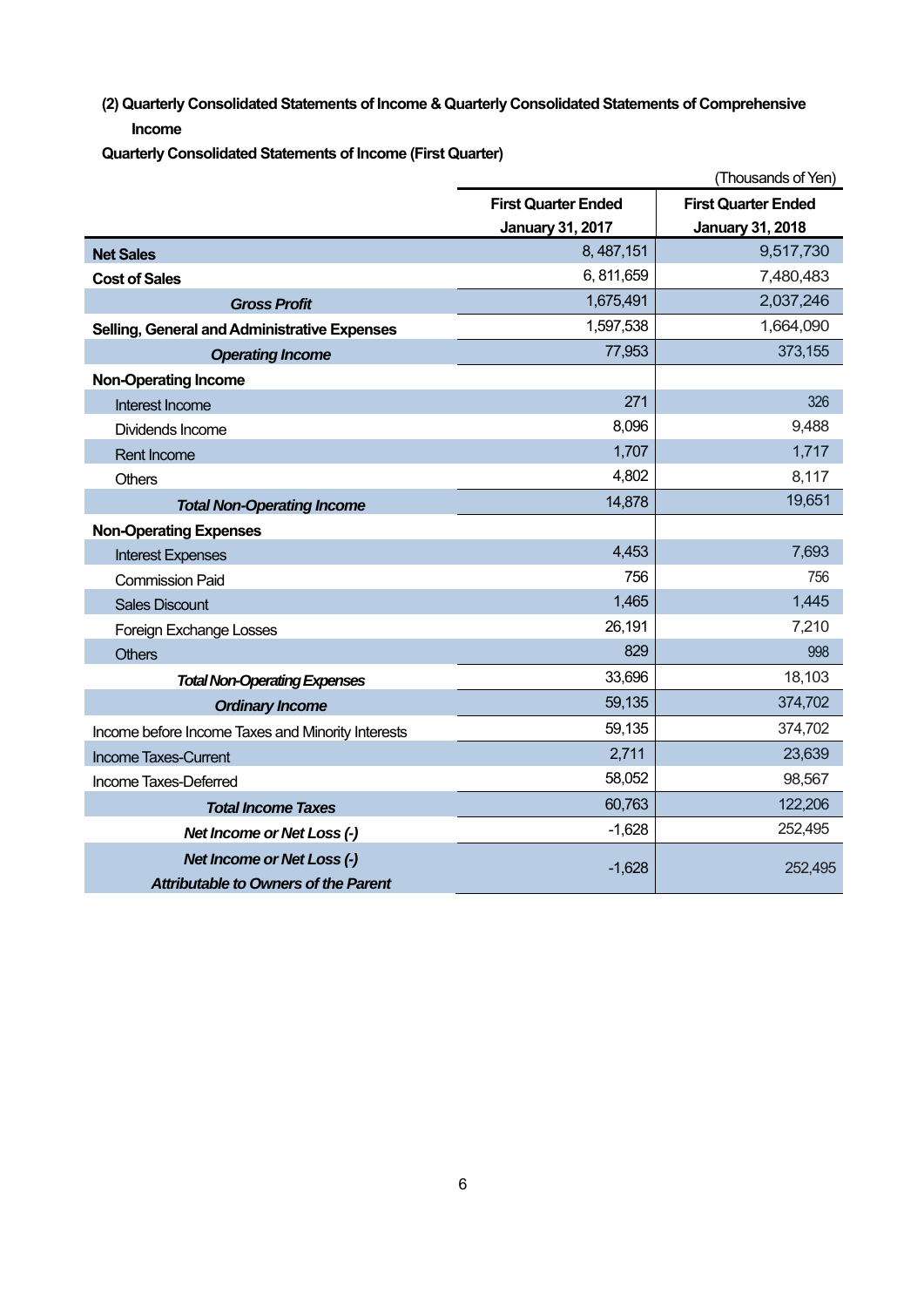## **Quarterly Consolidated Statements of Comprehensive Income (First Quarter)**

|                                                              | <b>First Quarter Ended</b><br><b>January 31, 2017</b> | <b>First Quarter Ended</b><br><b>January 31, 2018</b> |
|--------------------------------------------------------------|-------------------------------------------------------|-------------------------------------------------------|
| Net Income or Net Loss (-)                                   | $-1,628$                                              | 252,495                                               |
| Other Comprehensive Income                                   |                                                       |                                                       |
| Valuation Difference on Available-for-sale Securities        | 90,335                                                | 57,360                                                |
| Deferred Gains or Losses (-) on Hedges                       | 17,187                                                | $-4,963$                                              |
| <b>Foreign Currency Translation Adjustment</b>               | 113,248                                               | 19,218                                                |
| Net Defined Benefit                                          | 21,710                                                | 17,060                                                |
| <b>Total Other Comprehensive Income</b>                      | 242,481                                               | 88,675                                                |
| <b>Comprehensive Income</b>                                  | 240,852                                               | 341,171                                               |
| (Breakdown)                                                  |                                                       |                                                       |
| Comprehensive Income Attributable to Owners of the<br>Parent | 240,852                                               | 341,171                                               |